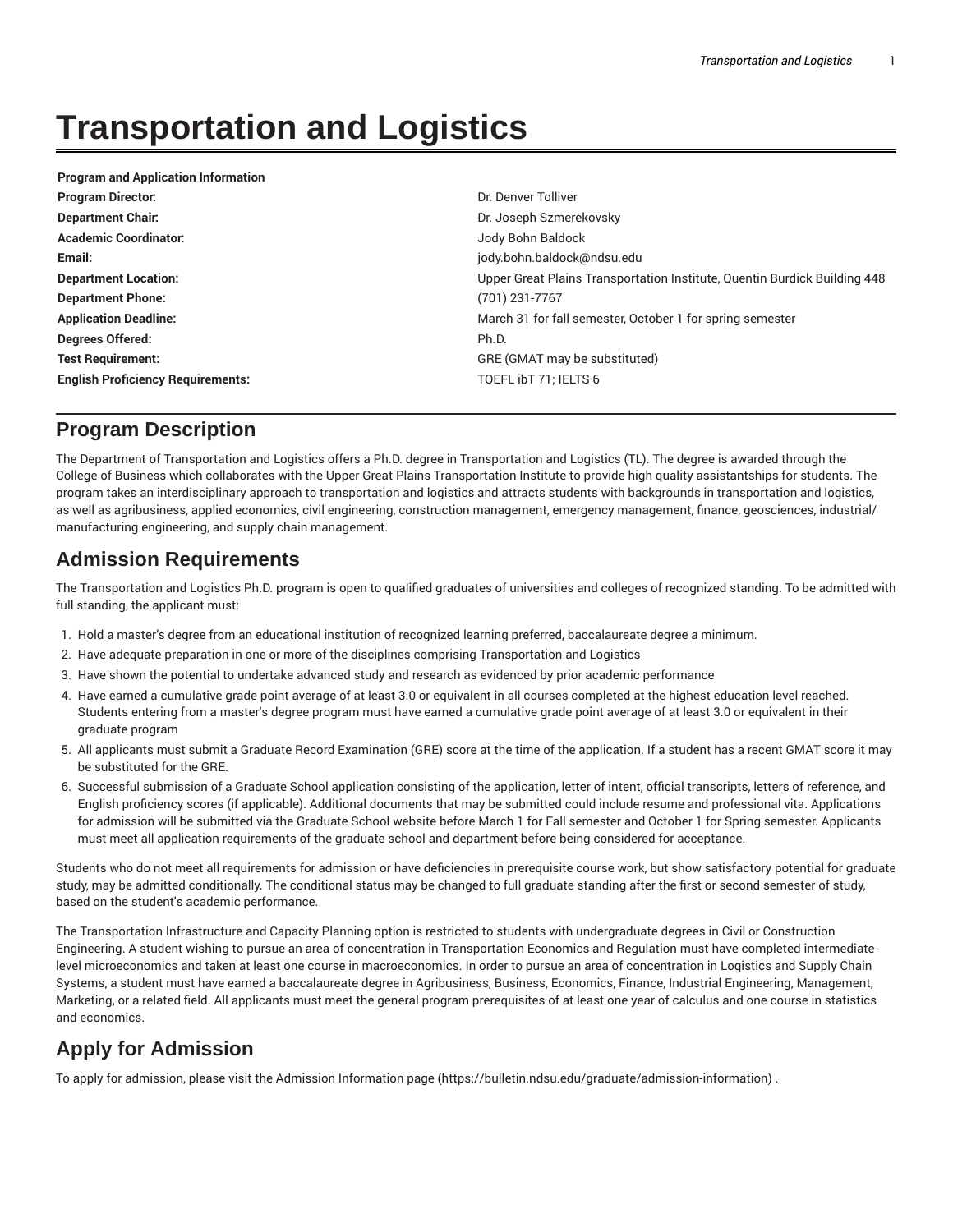# **Financial Assistance**

The number of assistantships vary from year to year, depending on grant availability and the number of students in residence. Applicants are considered on the basis of scholarship and potential to undertake advanced study and research.

To be considered for an assistantship, an applicant must complete a Graduate School application, be accepted by the department, and identify the desire for an assistantship or financial need in the statement of purpose.

Graduate tuition is waived for students with assistantships, but all fees are the student's responsibility.

The Ph.D. program requires the completion of a minimum of 90 credits of graduate study beyond the baccalaureate degree with an overall GPA of 3.0 or higher. Each student must develop a plan of study under the guidance of a faculty adviser and a supervisory committee. Twenty-five of the graduate credit hours must consist of core Transportation & Logistics courses or suitable substitutes. A minimum of 30 credit hours must be taken in the student's area of concentration, including quantitative methods courses related to the concentration. A minimum of 30 credit hours must consist of research-based dissertation credits. The remaining credits may be comprised of technical electives and additional dissertation credits.

Students must take a qualifying examination upon completion of the core courses as identified below. In addition, to core courses, transportation elective courses in supply-chain, transportation, and quantitative methods are typically completed after the first year.

The qualifying exam will include two components: (1) core transportation and logistics knowledge and (2) competency in quantitative methods. After passage of the qualifying examination and successful completion of the courses designated in the plan of study, the student may schedule a comprehensive examination. The comprehensive exam includes written and oral components related to the student's area of concentration. The comprehensive exam also includes a dissertation prospectus examination in which the student must present and defend a plan for undertaking and completing a dissertation. After passage of the comprehensive exam and completion of the dissertation, the doctoral candidate must pass a final examination in which the completed dissertation is presented and defended.

| <b>Core Courses</b>                                  |                                                             | $\geq 22$<br>credits |
|------------------------------------------------------|-------------------------------------------------------------|----------------------|
| <b>TL 782</b>                                        | <b>Highway Planning and Logistics</b>                       |                      |
| <b>TL 783</b>                                        | <b>Transportation Systems II</b>                            |                      |
| <b>TL 789</b>                                        | Leadership, Ethics, and Academic Conduct in Transportation  |                      |
| <b>TL 831</b>                                        | Modeling for Transportation and Logistics Decision Analysis |                      |
| <b>TL 885</b>                                        | Geospatial Information Systems for Transportation           |                      |
| <b>TL 892</b>                                        | <b>Graduate Teaching Experience</b>                         |                      |
| <b>ENGR 770</b>                                      | <b>Quantitative Modeling</b>                                |                      |
| <b>Transportation Concentration Elective Courses</b> |                                                             | $\geq 9$             |
|                                                      |                                                             | credits              |
| <b>TL 751</b>                                        | <b>Transportation Systems Security</b>                      |                      |
| <b>TL 752</b>                                        | Transportation Planning and Environmental Compliance        |                      |
| <b>TL 753</b>                                        | <b>Transportation System Modeling</b>                       |                      |
| <b>TL 754</b>                                        | <b>Urban Transportation Systems Analysis</b>                |                      |
| <b>TL 755</b>                                        | <b>Context Sensitive Solutions</b>                          |                      |
| <b>TL 756</b>                                        | Transportation and Land Use Integration                     |                      |
| <b>TL 781</b>                                        | Program Evaluation                                          |                      |
| <b>TL 785</b>                                        | Spatial Analysis in Transportation                          |                      |
| <b>TL 786</b>                                        | <b>Public Transportation</b>                                |                      |
| <b>TL 787</b>                                        | <b>Public Transportation II</b>                             |                      |
| <b>Supply-chain Concentration Elective Courses</b>   |                                                             | $\geq 9$<br>credits  |
| <b>TL 715</b>                                        | Introduction to ERP                                         |                      |
| <b>TL 719</b>                                        | Crisis Analysis and Homeland Security                       |                      |
| <b>TL 721</b>                                        | International Logistics Management                          |                      |
| <b>TL 725</b>                                        | <b>ERP Configuration</b>                                    |                      |
| <b>TL 733</b>                                        | <b>Case Studies in Logistics</b>                            |                      |
| <b>TL 757</b>                                        | <b>Intelligent Transportation Solutions</b>                 |                      |
| <b>TL 811</b>                                        | Modeling for Logistics Research                             |                      |
| <b>TL 823</b>                                        | Contemporary Supply Chain Research                          |                      |
| <b>TL 829</b>                                        | Supply Chain Risk Management                                |                      |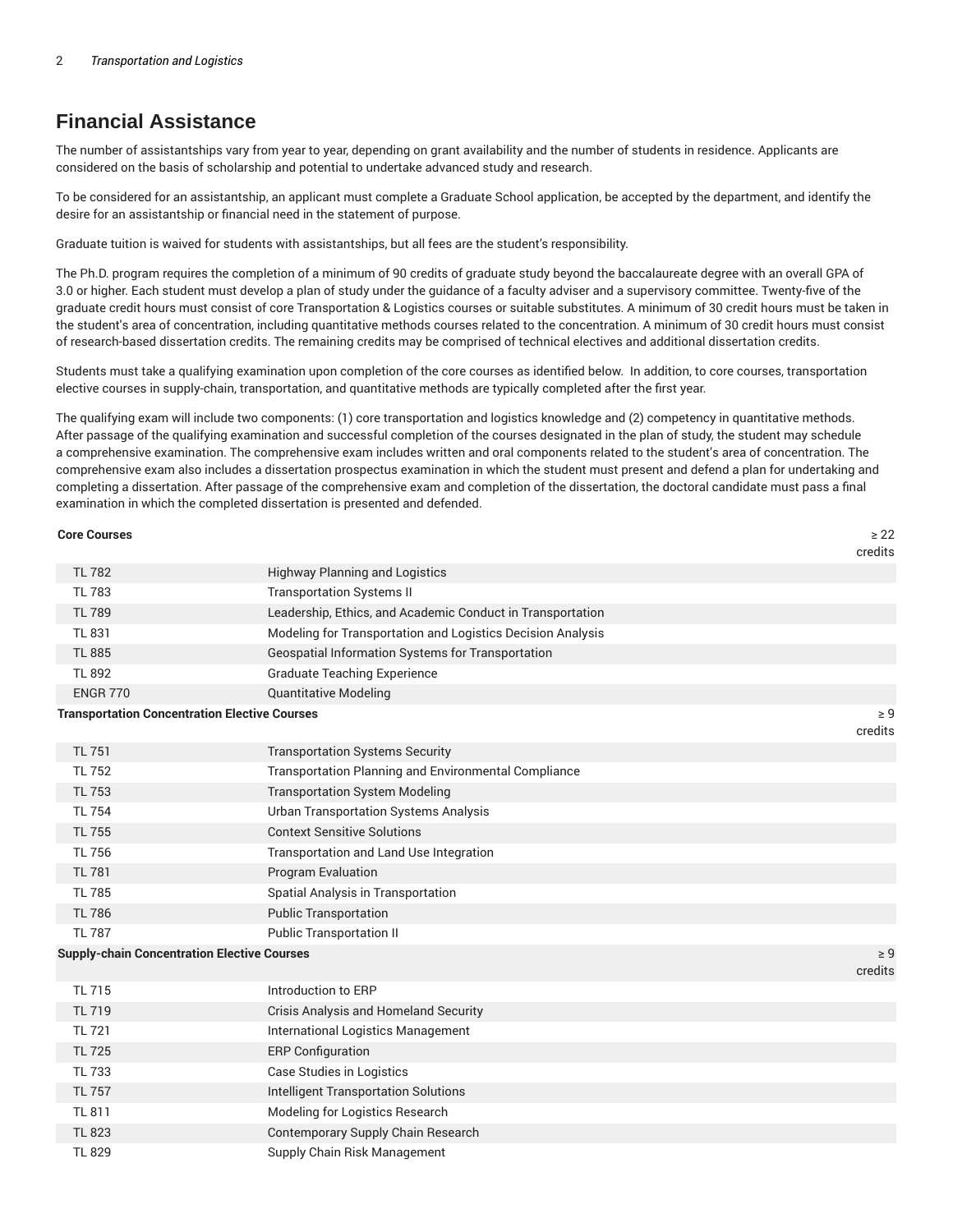| <b>Quantitative Methods Elective Courses</b> |                                                  | $\geq 6$<br>credits  |
|----------------------------------------------|--------------------------------------------------|----------------------|
| <b>COMM 707</b>                              | Quantitative Research Methods in Communication   |                      |
| <b>EDUC 885</b>                              | <b>Structural Equation Modeling Fundamentals</b> |                      |
| <b>ENGR 771</b>                              | <b>Probabilistic and Deterministic Methods</b>   |                      |
| SOC 700                                      | <b>Qualitative Methods</b>                       |                      |
| SOC 701                                      | <b>Quantitative Methods</b>                      |                      |
| <b>Dissertation</b>                          |                                                  | $\geq 30$<br>credits |
| TL 899                                       | Doctoral Dissertation                            |                      |

In addition to these courses, technical electives may be selected from graduate courses offered by participating departments, subject to the approval of the student's advisory committee. For a description of potential electives, see the graduate program descriptions for: Agribusiness and Applied Economics (https://bulletin.ndsu.edu/graduate/programs/agribusiness-applied-economics) , Business Administration (https://bulletin.ndsu.edu/ graduate/programs/business-administration) , Civil Engineering (https://bulletin.ndsu.edu/graduate/programs/civil-engineering) , Construction Management (https://bulletin.ndsu.edu/graduate/programs/construction-management) , and Industrial and Manufacturing Engineering (https:// bulletin.ndsu.edu/graduate/programs/industrial-manufacturing-engineering) .

#### **Raj Bridgelall, Ph.D.**

#### North Dakota State University, 2015

Research Interests: Big Data Analytics, Internet-of-Things (IoT), Cloud Computing; Connected and Autonomous Vehicles (CAV), Shared Mobility, Intelligent Transportation Solutions; Signal processing and mathematical modeling of transportation systems; Remote Sensing with Unmanned Aircraft Systems; Hyperspectral Image Analysis; Radio-frequency identification (RFID); Real-time locating systems (RTLS); Energy Harvesting and massive scale autonomous wireless sensor networks

Department: Transportation and Logistics

#### **Alan Dybing, Ph.D.**

North Dakota State University, 2013

Research Interests: Asset management, Energy impacts, Freight transportation, Agricultural transportation, Supply chain management, Transportation economics, Spatial analysis, Transportation systems modeling Department: Transportation and Logistics

#### **Ranjit Godavarthy, Ph.D.**

Kansas State University, 2012 Research Interests: Public transportation in small urban and rural areas, Demand response transit and paratransit research, Bike share research, Roundabouts research, Traffic engineering and operations, Transportation and highway safety Department: Transportation and Logistics

#### **Jill Hough, Ph.D.**

University of California-Davis, 2007 Research Interests: Public transportation in rural and small urban locations, Workforce development, Mobility of the aging, Transportation planning and policy, Intelligent transportation systems Department: Transportation and Logistics

#### **Michal Jaroszynski, Ph.D.**

Florida State University, 2014 Research Interests: Socioeconomic impacts of transportation investments and policies; Travel demand modeling; Transportation funding, finance, and equity; Multimodal transportation systems Department: Transportation and Logistics

#### **Pan Lu, Ph.D.**

#### North Dakota State University, 2011

Research Interests: Transportation infrastructure management, Freight rail transportation, Multi-mode transportation efficiency, GIS application in transportation, Operations research in transportation, Commercial truck safety, Railway transportation safety, Data mining application in transportation, Transportation resiliency analysis Department: Transportation and Logistics

#### **Jeremy Mattson, Ph.D.**

North Dakota State University, 2017 Research Interests: Public transportation, Transportation economics, Demand modeling, Travel behavior, Built environment Department: Transportation and Logistics

#### **Diomo Motuba, Ph.D.**